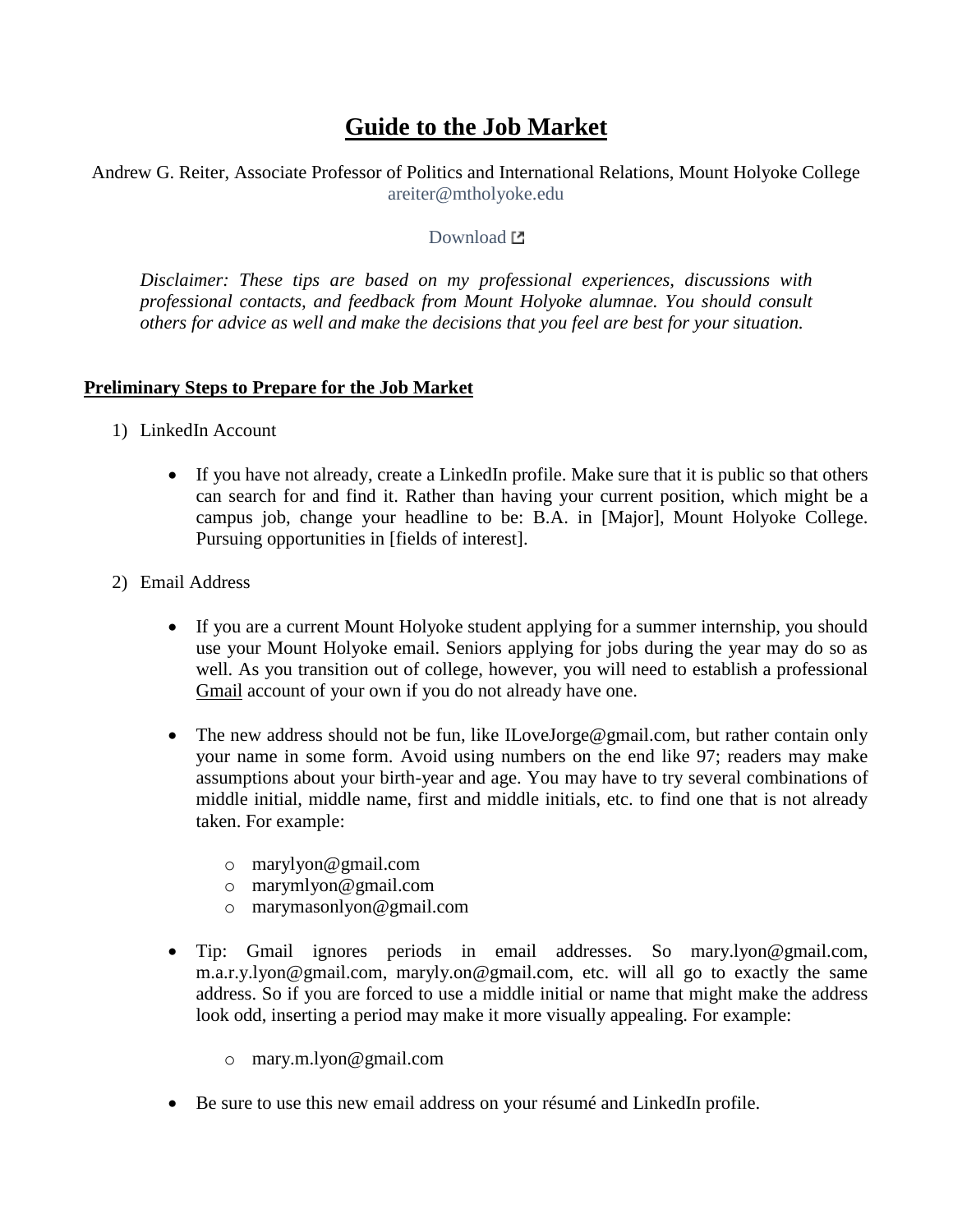- 3) Professional Photograph
	- Get a professional headshot taken. You should be dressed in business attire. Be sure to use this photograph on your LinkedIn profile and for Skype in case of a video interview.
- 4) Clean Up Your Internet Persona
	- Make your Facebook page completely private. Often the settings just make some parts of the profile private while other parts are still visible. To confirm, logout completely and try to find yourself so that you can see what others can see.
	- Google yourself and take down any Twitter feeds, blog posts, etc. that you find that may not be putting your best foot forward.
	- If you find other content about you that would like taken down that you can't take down yourself, politely contact the website/organization. Most will be accommodating and understand that you are on the job market.
	- Tip: It takes Google some time to re-crawl the internet, and so sites and images that have been taken down may still show up in Google searches for a week or two weeks after. If you are in a hurry, you can fill out [this form](https://support.google.com/websearch/answer/6349986?hl=en)  $\Xi$  to have content removed from searches, but it only works if the content has already been removed by the original website:
- 5) Voicemail
	- Change your voicemail so that it is short, polished, and professional. For example:
		- o "Hi, you have reached the voicemail of Mary Lyon, please leave a message and I will promptly return your call."
- 6) Physical Address
	- If you are a current Mount Holyoke student applying for a summer internship, you should use your Mount Holyoke address. Seniors applying for jobs during the year may do so as well. As you transition out of college, however, you will need to put your new address on your résumé.
	- Tip: Be aware that many large organizations will screen job applications by geographic location, only reviewing those from the immediate vicinity. Likewise, very small organizations may not have the funds to bring someone from far away for an in-person interview, and so may exclude those applications as well. Therefore, any address in the area of the jobs to which you are applying is advantageous. Do not lie, but if there is somewhere you could stay in that city if you needed to, you may want to put down that address, as long as you could defend it if asked in an interview, for example: "I am staying at my Aunt's house while I look for jobs in the city."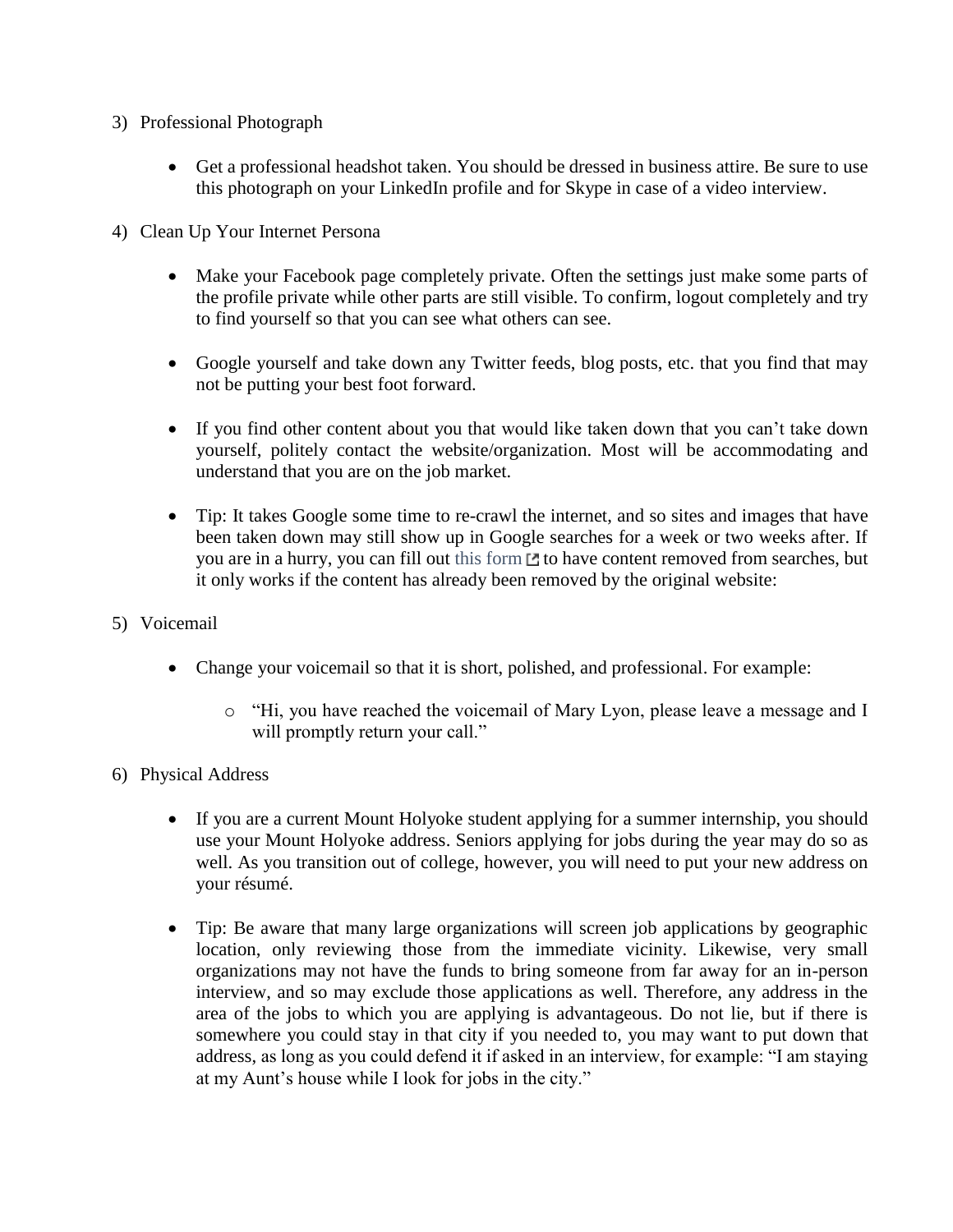# **Preparing Job Market Materials**

- 1) Cover Letter
	- The Center for Career Development on campus has [workshops and](https://www.mtholyoke.edu/cdc/cover-letter-guide) guides  $E$  for how to write a cover letter.
	- You will likely need two or three versions of your cover letter tailored for different types of jobs, with some letters highlighting particular skills over others. Be sure that your cover letter hits on the particular skills and experiences desired by the organization.
	- Tips: Don't start the letter with "my name is" Your name should be at the top of the cover letter. Do not use the words passion, unique, and ideal. Everyone is always passionate about the issue, feels that they are unique, and asserts that they are an ideal fit for the position (that's why they are applying!). There is also no need to tell them that you are available for an interview—everyone who applies for jobs is available for an interview.
- 2) Résumé
	- The Center for Career Development on campus has [workshops and guides](https://www.mtholyoke.edu/cdc/resume-guide)  $\mathbb E$  for how to write a résumé.
	- If you have more experiences than fit on one page, that is fine; but some organizations will specifically request a one-page résumé, so you will need to maintain two versions.
- 3) References Sheet
	- A separate references page should contain the full names, titles, affiliations, phone numbers, and email addresses for at least three references. Be sure that you have talked with everyone you put down to get their permission and alert them that you are on the job market and that they may be contacted for a reference.
- 4) Combining Files and Styles
	- If you are applying through an automated system that has different places to upload files or the instructions specifically say to send the materials as separate files, then you should do so. If not, you should combine the cover letter, résumé, and reference page, in that order, into one PDF file that you can submit. And always use PDFs for your files, not Word or other documents.
	- Tip: There are many templates in Word that can easily add some attractive headers and colors to make your files standout (though be careful not to go overboard). You should use the same template across all three documents. Also, you do not need to use the same color for every job application. Be strategic. If you were applying to a job at Mount Holyoke, you might use blue. **A great example from a former student is attached**.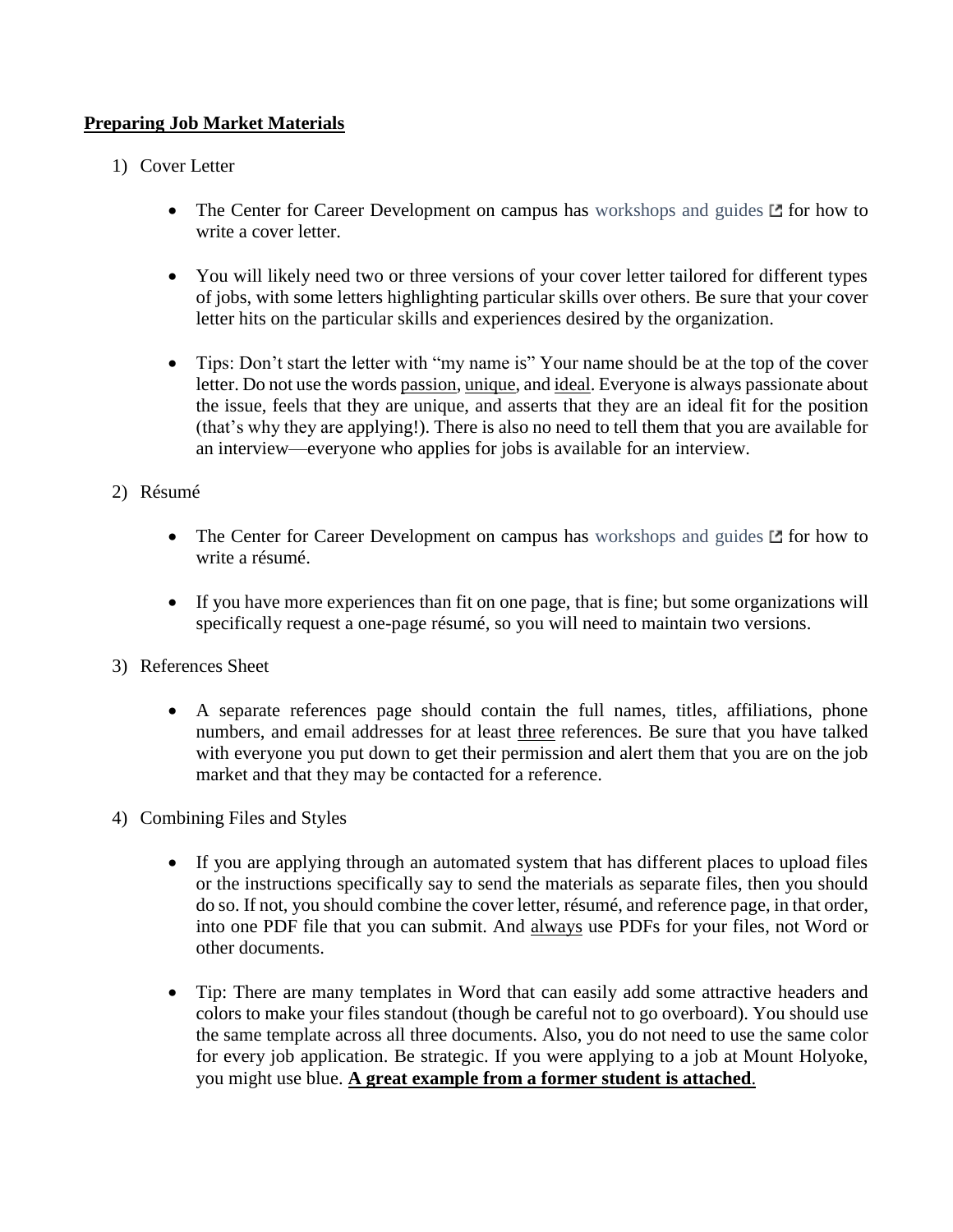- 5) Writing Samples
	- Many jobs postings will request a writing sample with the initial application materials or you may be asked to supply one at a later interview stage. The requests vary. You should thus have both one-page and five-page writing samples available. You may also want a slightly longer research paper that you could submit for research and writing intensive jobs, particularly at later stages of the interview process if requested.
	- Include brief details on the writing sample either in the final paragraph of your résumé or at the top of the writing sample itself. For example:
		- o "The following is five-page excerpt from the introductory chapter of my senior honors thesis."
		- o "The attached writing sample is policy brief on the conflict in Eastern Congo written for a class at Mount Holyoke College."

# **Applying for Jobs**

- 1) Locating Jobs
	- There are specialized job boards that cater to particular fields. [Idealist](https://www.idealist.org/en/?type=JOB)  $E$ , for example, lists jobs related, broadly, to human rights. You will also find it useful to check the employment pages on the websites of major organizations working in your area of interest.
	- Be sure to keep a spreadsheet with each position, its submission process (email or online system), requested files, and due dates. Combine PDFs accordingly to create the requested files for each application.
	- Tip: Submit application materials as soon as you see a position for which you want to apply. Even where a deadline is listed, realize that most employers review applications as they come in and may even fill the position well before that date.
- 2) Addressing Cover Letters and Emails (if you are not submitting via a system)
	- If there are no instructions for who to submit the application materials to, then you can simply address your email and cover letter: "To Whom It May Concern."
	- If you are instructed to send the application materials to a specific person, then you want to address your email and cover letter to them. If they have an important position, use their short position title. If they don't have a clear title, then it is up to you if you want to use the more formal Mr. or Ms. and their last name or their first and last names. For example:
		- o Dear Professor Reiter
		- o Dear Mr. Reiter
		- o Dear Andrew Reiter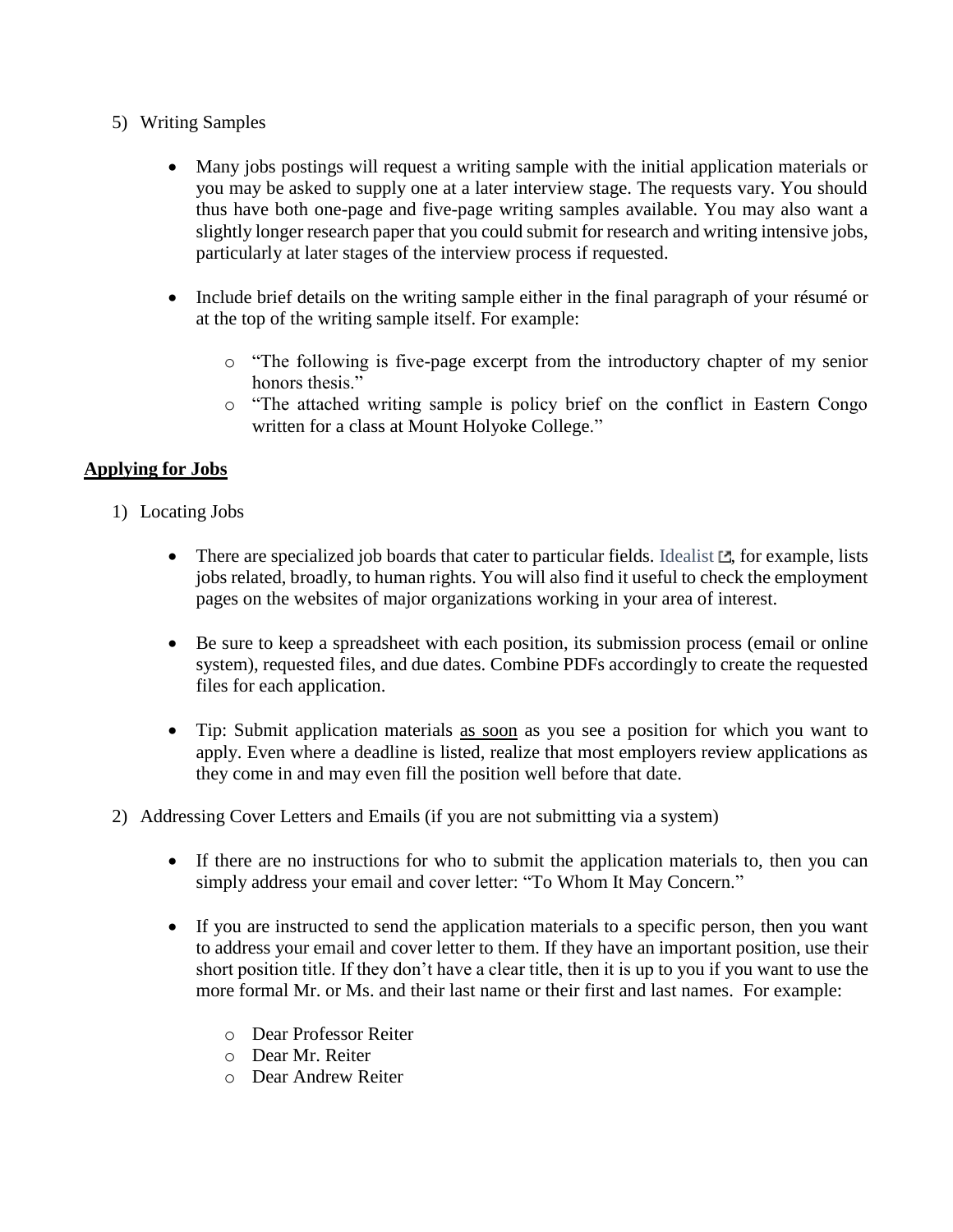- 3) Phone Etiquette
	- Answer all calls from unknown numbers and always identify yourself. For example:
		- o "Hello, this is Mary Lyon"
	- Tip: There are many apps out there for your phone that tap into sizeable telephone directories. They won't be able to detect personal cell phones, but if someone calls you about a job interview from an office phone, the name of the business is likely to show on your screen. This can give you a valuable few seconds to take a breath and prepare accordingly before answering.
- 4) Follow the News
	- Locate news sources and specialized blogs that track developments in your fields of interest. Ensure that you can be conversant on events and issues during a job interview.

## **Preparing for an Interview**

- 1) Know the Process
	- Be prepared for a variety of formats. In early rounds, some larger organizations use programs where you record video answers and even complete written tasks in response to questions and instructions, without ever interacting with a person. Phone call and video conference (Skype, Zoom, and other programs) interviews are the most common for initial screening of applicants. At more advanced stages, you will be asked to come to the organization itself to interview, likely with multiple people.
	- For all formats, be certain to find out who you will interviewing with. This can be very important for an in-person interview where you might be meeting four to five different people across an hour or more.
	- Always ask: "Is there anything I should prepare ahead of time?"
- 2) Research
	- Spend considerable time researching the organization's website. What is its mission? What is it working on currently? Why do you want the job?
	- Also research the person(s) you will be speaking with. What is their position? What projects do they appear to be working on? Are they part of a larger unit at the organization?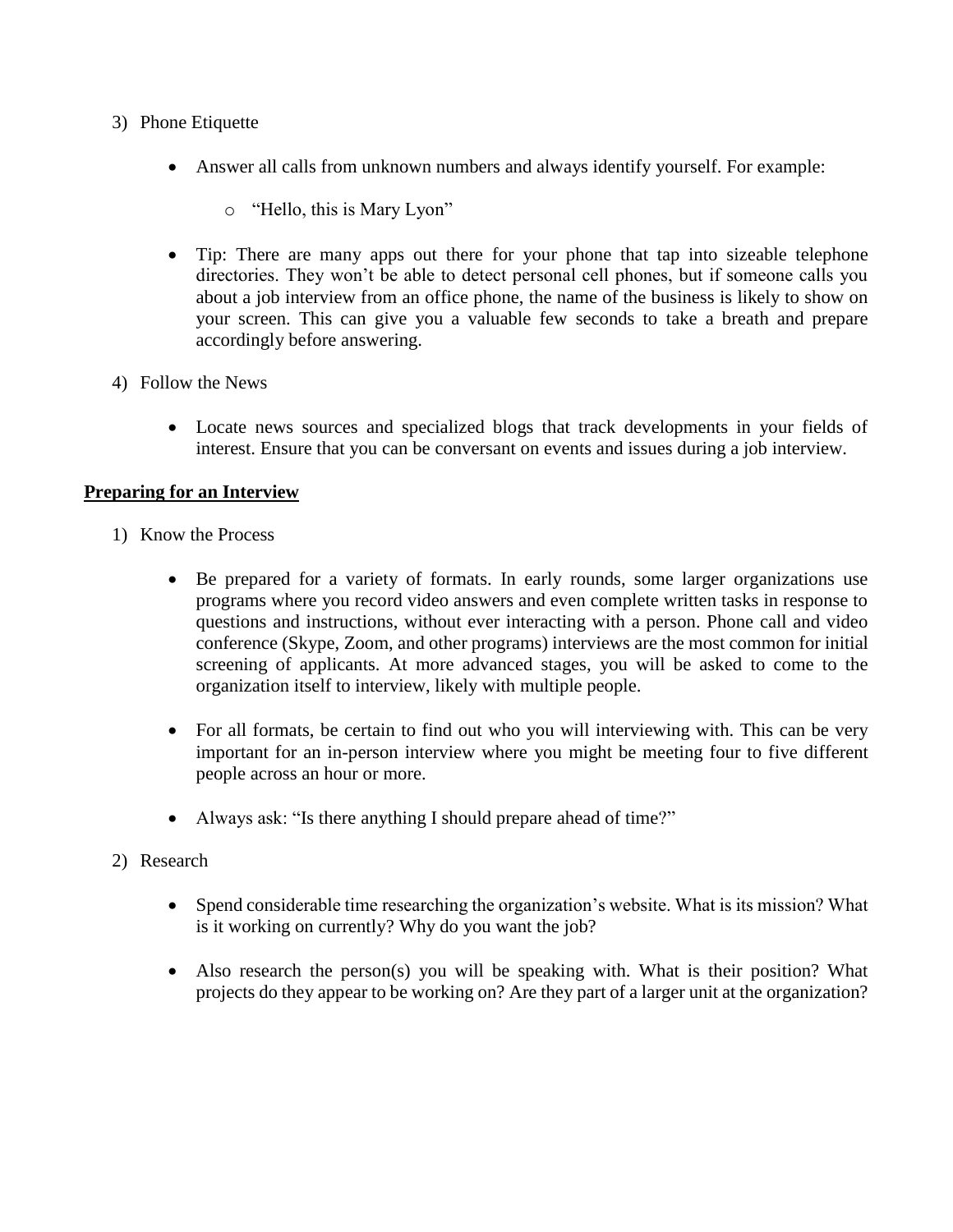- 3) Prepare Questions
	- You are interviewing them too so be prepared to ask them questions. You want to know if this is a place where you want to work. Interviewers will almost always end an interview by asking whether you have any questions for them; it is important that you have some. Always prepare more questions than you will have time to ask because some are likely to be answered already during the interview. Here are some example questions:
		- o What's it like to work here? What's it like to be part of this team?
		- o How long have you worked together?
		- o You've told me about the necessary skills to be successful in this position, but what type of personality are you looking for?
		- o If you chose to hire me, what advice would you give me about joining your team/organization? What would I need to know in the first week?
		- o What's the timeline for your decision-making process, and when is the anticipated start date?
			- Tip: If they don't tell you, always try to ask this question at the very end. You want to know when you might expect an invitation for another round of interviews or a job offer.
	- For larger organizations, you may also want to ask:
		- o Will there be opportunities to gain additional skills and take on more responsibilities within the organization?
		- o Do you have any formal or informal mentoring opportunities for early career professionals?
- 4) What to Bring
	- For all types of interviews, have a professional notepad and pen. It can be helpful to write down thoughts about your answer as interviewers are asking questions. You can also take a second after a question to outline your answer before replying.
	- For in-person interviews, also bring extra, printed copies (in color, stapled) of your résumé and writing samples just in case anyone needs one.

## **At the Interview**

- 1) Timing
	- For in-person interviews arrive five minutes early (but not 15!). For phone and video conference interviews, be ready to answer your phone or be logged on ten minutes prior to the scheduled start time.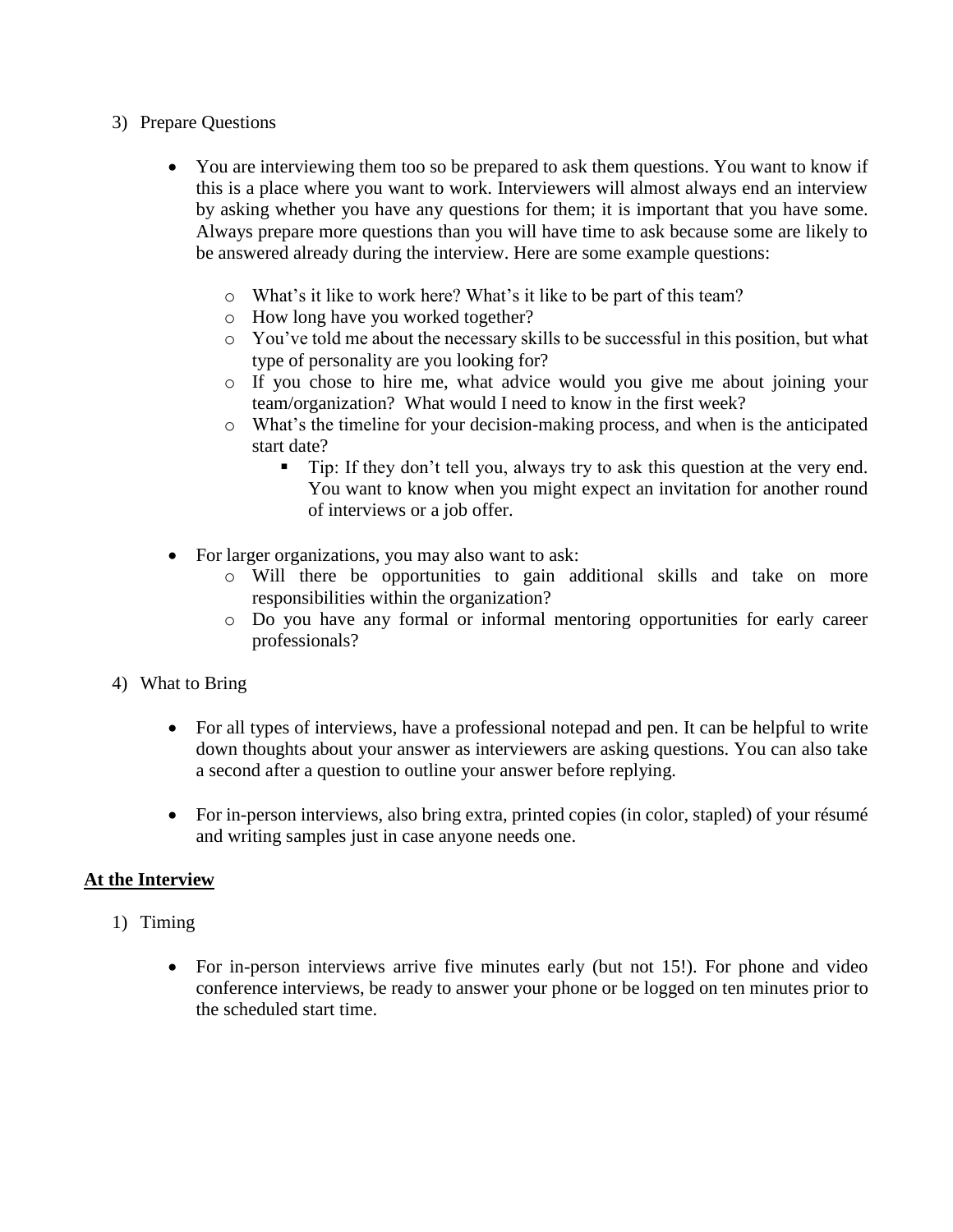- 2) Introductions
	- For in-person and video interviews, appearance is important. Where proper business attire and bring your smile.
		- o Tip: Dress professionally for phone interviews too. Studies show that doing so makes you take it more seriously and improves your performance.
	- For in-person interviews, shake hands firmly, smile, look them in the eyes, and repeat their names.
- 3) The Actual Interview
	- Maintain positive body language. Be calm and confident, sit up straight, and lean in.
	- Watch any verbal tics: don't say "like," "you know," or "stuff," and don't end your sentences with ?'s.
	- Answer questions to the best of your ability. Be thorough. Don't be afraid to think. If you need time, say: "That's a good question. Let me think about that for a second."
	- Tip: Most interviewers have a set of questions they are asking each interviewee. It is important that you try to get through most or all of those questions during your interview. Sometimes they will tell you how many they have for you at the beginning, and so you can then pace yourself and make sure your answers are not too long. Before your first answer you can also say "please let me know if my answers are too long. I want to be thorough but I also know you probably have a set of questions you are asking all applicants and I want to make sure we get through all of them in our allotted time."
	- Ask your own questions at the end (see preparation tips above).
- 4) References
	- After an in-person interview they will often tell you that they plan to contact the references of candidates before they make a decision. You should then reach out to your references to alert them that they will likely be contacted. Tell them a bit about the position and why you are interested in it.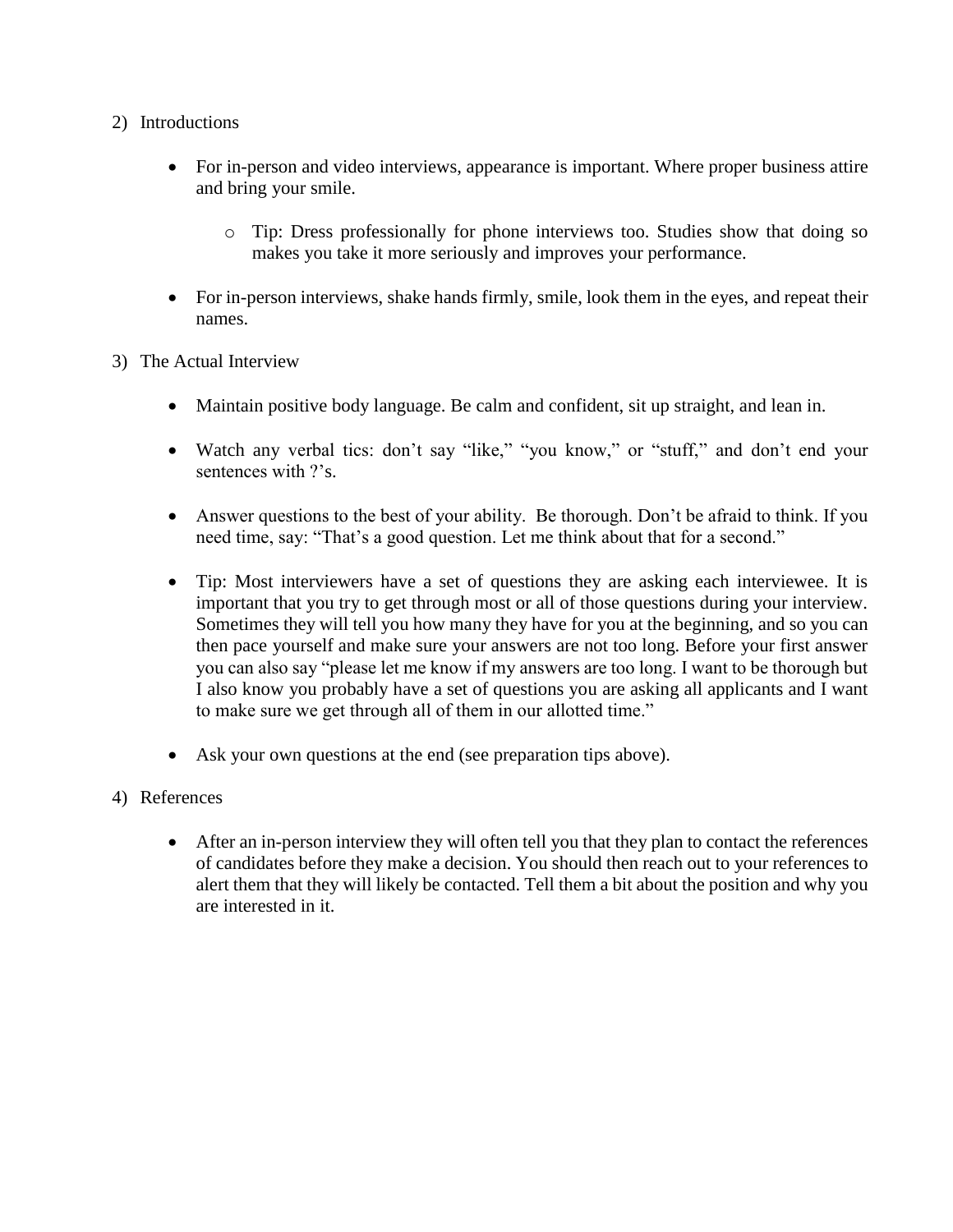## **After the Interview**

- 1) Thank You
	- Wait until the next day and send a short, polite email to the person(s) who interviewed you. For example:
		- o Dear [Name], Thank you for taking the time to talk with me yesterday about the [title] position. This sounds like a wonderful opportunity and a great fit for me. I look forward to hearing from you! Best wishes, [Your Name]
- 2) Salary Considerations
	- Research the cost of living in the area where the job is and plan your budget for how much you would need to live on. Try to find out what the typical salary is for this type of position—at this specific organization if you can, but also the market overall. [Glassdoor](https://www.glassdoor.com/Salaries/index.htm) is a good resource for salary information. Determine a salary range that you would need to take the position.

# **Getting a Job Offer**

- 1) Initial Reaction
	- Be excited that you got the offer and tell them that that is great news—but don't act surprised like you can't believe they picked you!
- 2) Acceptance Process
	- Job offers will almost always be by phone, but beyond that the process varies considerably. Sometimes you will be asked to give a verbal acceptance on the phone. Other times you will be given details on the job on the phone and asked to verbally accept within a defined period of time (example: call or write back by tomorrow at 5:00). In other scenarios, you will be told that details on the offer will be emailed to you and that you need to respond via email or phone to accept the offer after reviewing the files. Be prepared for all types.
		- o Tip: If you are pressured to accept an offer on the phone and don't feel comfortable doing so right away, you may be able to buy yourself a bit of time with some creativity. For example:
			- "Actually, I am just heading into a meeting now, would it be okay if I call you back in a couple of hours?"
			- "I am just about to sit down for lunch right now, would it be okay if I call you back later this afternoon?"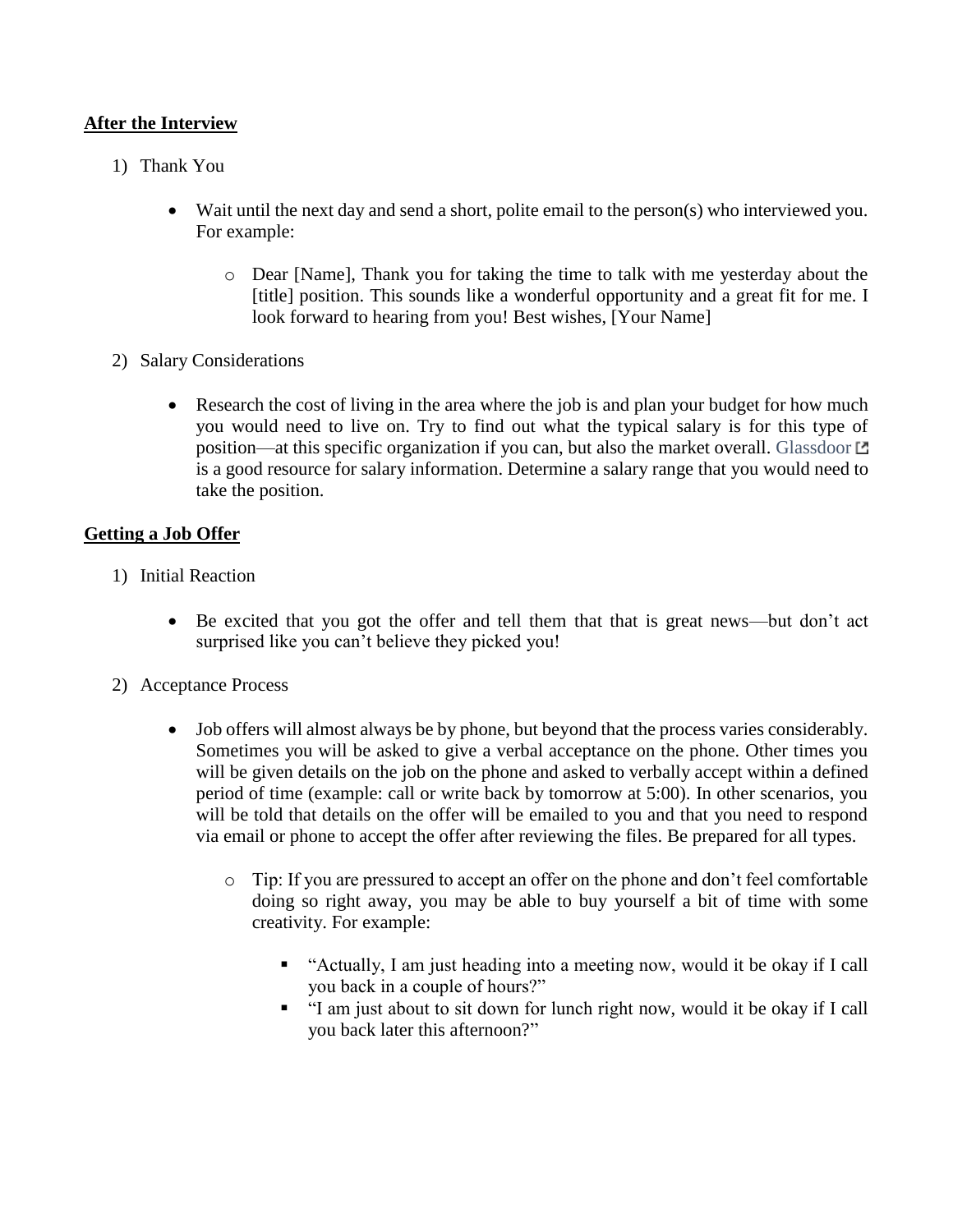- 3) Salary Negotiations
	- Never say the first salary number; it is their responsibility to provide the proposed salary. If they do try to get you to say what salary you desire first, always ask: "what is the standard salary at your organization for this position?"
	- Be prepared for what salary you would accept (see the research section above). If the salary offer is amenable to you then feel free to accept it—you don't need to negotiate. If it comes in a bit lower than you would like, however, don't be afraid to say so. For example:
		- o "I'm really excited about the offer, but the salary is about 5% lower than I was hoping for."
			- This could lead to them indicating that they are willing to negotiate. They may say that they will talk to others in the organization, likely Human Resources, and get back to you.
			- They may, however, tell you that this is the standard salary or even above the standards salary for this position. At that point, you will have to decide if the offer is high enough for you to accept.
	- Tip: Always try to have salary negotiations via phone rather than email. If they send you an offer via email and the salary is not as high as you would like, email them back and ask to schedule a time to talk about the offer and then bring the salary issues up then, on the phone. Avoid negotiations via email where wording can be imprecise and tone can be lost.
- 4) Other Benefits
	- Remember that there are many other benefits that come with jobs besides salaries. Good health care and dental plans, for example, can save you considerable money. Paid vacation days are also very important. If an organization says that it provides 15 paid vacation days throughout the year, then that is equivalent to 5-6% of your salary. You should thus be willing to accept a slightly lower salary if the benefits are good. If the person you are talking to does not know much about the benefits, don't be afraid to ask:
		- o "Is there someone in human resources that I could talk to about the details of the benefits package?"
	- Organizations don't typically provide this for new employees, but after a certain time of employment many provide retirement plans (often referred to as a 401k or 403b). You may be required to or can voluntarily place a certain percentage of your check each month (e.g. 2.5%) into an account managed by a third-party financial organization. But the employer also contributes, and that is free money that is then managed professionally and will grow considerably over the decades until you retire. If you think you will be at this organization long-term, this should also factor into your considerations. Employer contributions can range from as little as 2% to as high as 10%. The higher the employer contribution percentage, the better.